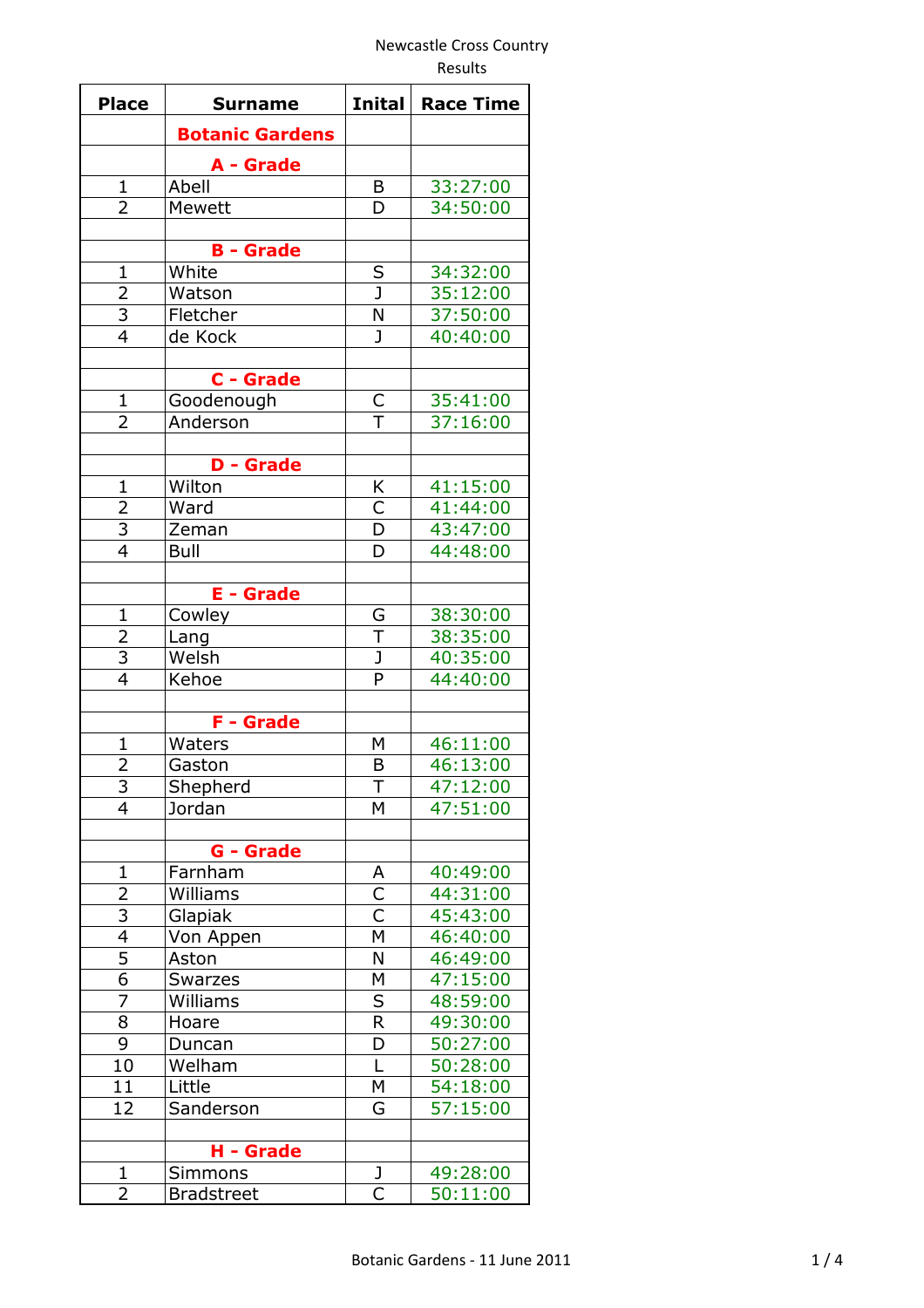|                                  |                                     |                         | Results          |
|----------------------------------|-------------------------------------|-------------------------|------------------|
| <b>Place</b>                     | Surname                             | <b>Inital</b>           | <b>Race Time</b> |
| 3                                | Holowinskyj                         | P                       | 51:35:00         |
| $\overline{4}$                   | Van Dorssen                         | N                       | 52:03:00         |
| $\overline{5}$                   | Guy                                 | T                       | 53:02:00         |
|                                  | I - Grade                           |                         |                  |
| $\mathbf{1}$                     |                                     | P                       |                  |
|                                  | Cornford                            |                         | 49:39:00         |
| $\frac{2}{3}$                    | Hardy                               | W                       | 51:51:00         |
|                                  | <b>Swarzes</b>                      | L                       | 52:28:00         |
| $\overline{4}$                   | Hall                                | J                       | 53:27:00         |
|                                  | J - Grade                           |                         |                  |
| $\mathbf{1}$                     | Wyborn                              | Κ                       | 51:46:00         |
|                                  | Pearce                              | $\overline{\mathsf{C}}$ | 54:25:00         |
| $\frac{2}{3}$ $\frac{4}{5}$      | Joyce                               | $\overline{\mathsf{J}}$ | 56:01:00         |
|                                  | Guy                                 | K                       | 56:07:00         |
|                                  | Carr                                | N                       | 63:15:00         |
|                                  |                                     |                         |                  |
|                                  | <b>New Runners</b>                  |                         |                  |
| $\mathbf{1}$                     | Adams                               | S                       | 35:08:00         |
|                                  | Turner                              | D                       | 48:17:00         |
| $\frac{2}{3}$                    | Mail                                | $\overline{\mathsf{S}}$ | 49:04:00         |
| $\overline{4}$                   | Scammell                            | $\sf B$                 | 49:17:00         |
| $\overline{5}$                   | Parker                              | $\overline{C}$          | 52:27:00         |
|                                  |                                     |                         |                  |
|                                  | <b>Botanic Gardens</b><br>A - Grade |                         |                  |
| $\mathbf{1}$                     | King                                | N                       | 23:32:00         |
|                                  |                                     |                         |                  |
|                                  | <b>D</b> - Grade                    |                         |                  |
| $\mathbf{1}$                     | <b>Boyce</b>                        | J                       | 26:52:00         |
| 2                                | Solomon                             | D                       | 30:55:00         |
|                                  |                                     |                         |                  |
|                                  | <b>E</b> - Grade                    |                         |                  |
| $\mathbf{1}$                     | Fletcher                            | Κ                       | 28:33:00         |
| 2                                | Lennon                              | $\mathbf{J}$            | 29:18:00         |
|                                  | <b>F</b> - Grade                    |                         |                  |
| $\mathbf{1}$                     | Reid                                | G                       | 29:22:00         |
| 2                                | Kavur                               | М                       | 30:36:00         |
| $\overline{3}$                   | King                                | Η                       | 31:03:00         |
| $\overline{4}$                   | Curtis                              | R                       | 31:38:00         |
|                                  |                                     |                         |                  |
| $\overline{5}$<br>$\overline{6}$ | Towney<br>Ellis-White               | J<br>B                  | 32:01:00         |
|                                  |                                     |                         | 33:08:00         |
|                                  | H - Grade                           |                         |                  |
| $\mathbf{1}$                     | <b>Stevens</b>                      | D                       | 32:46:00         |
| $\overline{2}$                   | Horsburgh                           | P                       | 33:52:00         |
| $\overline{3}$                   | Greaves                             | M                       | 33:58:00         |
| 4                                | <b>Thomas</b>                       | V                       | 34:13:00         |
| 5                                | <b>Brady</b>                        | М                       | 34:21:00         |
| 6                                | Carver                              | S                       | 34:25:00         |
|                                  |                                     |                         |                  |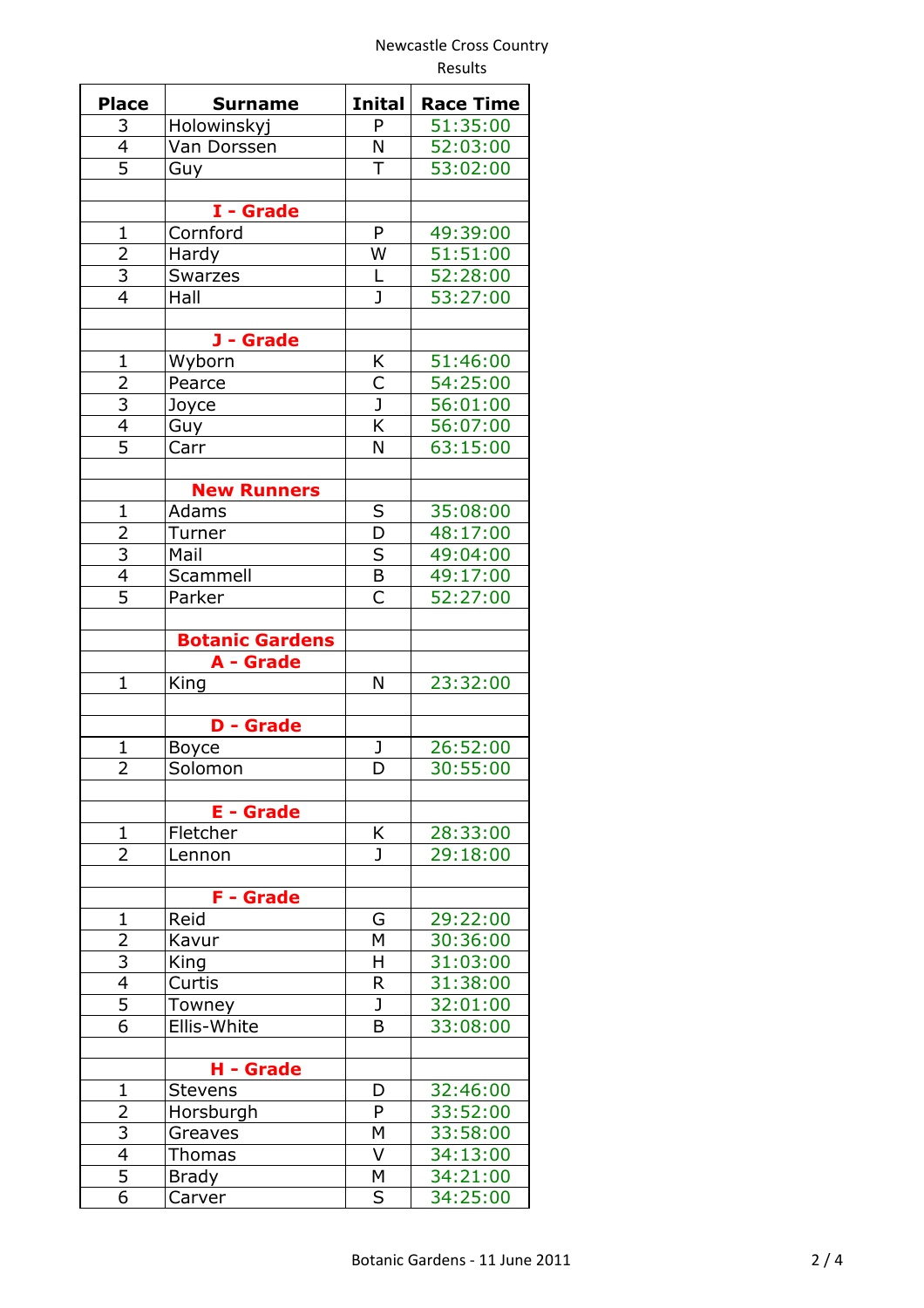|                |                        |                         | <b>Results</b>   |
|----------------|------------------------|-------------------------|------------------|
| <b>Place</b>   | <b>Surname</b>         | <b>Inital</b>           | <b>Race Time</b> |
| 7<br>8         | Coombes                | Y<br>H                  | 35:05:00         |
|                | <b>Jefferson</b>       |                         | 36:41:00         |
|                | I - Grade              |                         |                  |
| $\mathbf{1}$   | Fox                    | G                       | 33:20:00         |
| $\frac{2}{3}$  | Holland                | B                       | 35:12:00         |
|                | Lennon                 | H                       | 36:54:00         |
|                | J - Grade              |                         |                  |
| $\mathbf{1}$   | Priestley              | D                       | 33:30:00         |
| 2              | McDonald               | $\mathsf{R}$            | 39:25:00         |
|                | Randall                | K                       | 39:53:00         |
| $\frac{3}{4}$  | Williams               | Τ                       | 40:04:00         |
|                | Corbett                | $\overline{C}$          | 40:27:00         |
| $\overline{6}$ | Isberg                 | $\overline{\mathsf{C}}$ | 43:00:00         |
| 7              | Little                 | $\overline{\mathsf{E}}$ | 45:51:00         |
| 8              |                        | $\overline{\mathsf{s}}$ |                  |
|                | Guy                    |                         | 49:06:00         |
|                | <b>New Runners</b>     |                         |                  |
| $\mathbf{1}$   | Dart                   | J                       | 35:16:00         |
| $\overline{2}$ | Salter                 | $rac{S}{S}$             | 35:40:00         |
| $\overline{3}$ | King                   |                         | 36:52:00         |
|                | <b>Botanic Gardens</b> |                         |                  |
|                | <b>B</b> - Grade       |                         |                  |
| 1              | Daly                   | I                       | 12:16:00         |
|                | C - Grade              |                         |                  |
| $\mathbf{1}$   |                        | L                       | 12:48:00         |
|                | Flack                  |                         |                  |
| 2              | Del Caro               | G                       | 13:02:00         |
| $\frac{3}{4}$  | Greaves                | R                       | 13:16:00         |
|                | <b>Bradbury</b>        | Ζ                       | 13:19:00         |
| $\overline{5}$ | Watson                 | N                       | 13:22:00         |
|                | <b>D</b> - Grade       |                         |                  |
| $\mathbf 1$    | Priestley              | E                       | 15:11:00         |
|                | <b>E</b> - Grade       |                         |                  |
| $\mathbf{1}$   | Curtis                 | E                       | 14:19:00         |
| 2              | Young                  | L                       | 15:05:00         |
|                |                        |                         |                  |
|                | F - Grade              |                         |                  |
| $\mathbf 1$    | Priestley              | L                       | 27:58:00         |
|                | <b>G</b> - Grade       |                         |                  |
| $\mathbf{1}$   | Hillyard               | A                       | 14:40:00         |
| 2              | Robinson               | J                       | 14:48:00         |
|                | Beverley               | T                       | 15:13:00         |
| $\frac{1}{4}$  | <b>Bradbury</b>        | $\overline{\mathsf{s}}$ | 20:36:00         |
| $\overline{5}$ | <b>Jefferson</b>       | $\overline{\mathsf{K}}$ | 22:21:00         |
|                |                        |                         |                  |

Ξ